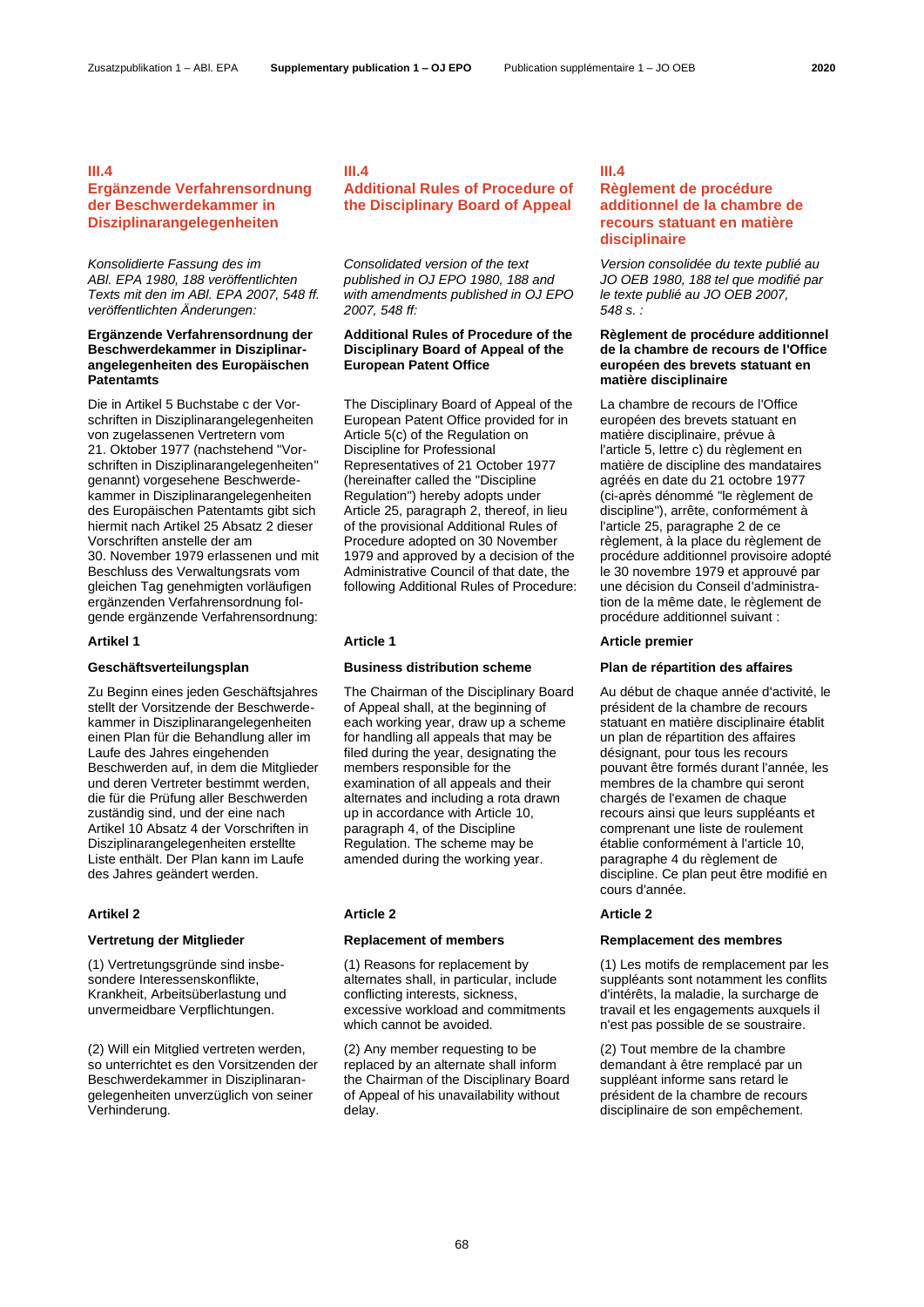<span id="page-1-0"></span>(3)<sup>1</sup> Der Vorsitzende der Beschwerdekammer in Disziplinarangelegenheiten kann ein anderes rechtskundiges Mitglied der Beschwerdekammer in Disziplinarangelegenheiten nach Maßgabe des Geschäftsverteilungsplans vertretungsweise zum Vorsitzenden für eine bestimmte Beschwerde bestimmen.

### **Ausschließung und Ablehnung Exclusion and objection Récusation**

(1) Erhält die Beschwerdekammer in Disziplinarangelegenheiten von einem möglichen Ausschließungs- oder Ablehnungsgrund auf andere Weise als von dem Mitglied oder einem Beteiligten Kenntnis, so entscheidet die Beschwerdekammer in Disziplinarangelegenheiten ohne Mitwirkung des betroffenen Mitglieds. Bei dieser Entscheidung wird das betroffene Mitglied durch seinen Vertreter ersetzt.

(2) Das betroffene Mitglied wird aufgefordert, sich zu dem Ausschließungsgrund zu äußern.

(3) Vor der Entscheidung über die Ausschließung eines Mitglieds wird das Verfahren in der Sache nicht weitergeführt.

### <span id="page-1-1"></span>**Artikel 4**

### **Der Geschäftsstellenbeamte The Registrar Le greffier**

Ein Geschäftsstellenbeamter der Beschwerdekammern des Europäischen Patentamts wird als Geschäftsstellenbeamter der Beschwerdekammer in Disziplinarangelegenheiten tätig. Ein weiterer Bediensteter des Europäischen Patentamts wird vom Vorsitzenden der Beschwerdekammer in Disziplinarangelegenheiten zum stellvertretenden Geschäftsstellenbeamten, der bei Verhinderung des Geschäftsstellenbeamten tätig wird, bestellt.

### **Berichterstatter Rapporteurs Rapporteurs**

(1) Der Vorsitzende der Beschwerdekammer in Disziplinarangelegenheiten bestimmt für jede Beschwerde ein rechtskundiges Mitglied oder sich selbst als Berichterstatter.

 $(3)<sup>1</sup>$  $(3)<sup>1</sup>$  $(3)<sup>1</sup>$  The Chairman of the Disciplinary Board of Appeal may designate another legally qualified member of the Disciplinary Board of Appeal to replace him or her as Chairman in a particular appeal in accordance with the business distribution scheme.

(1) If the Disciplinary Board of Appeal has knowledge of a possible reason for exclusion or objection which does not originate from the member himself or from any party to the proceedings, then the Disciplinary Board of Appeal shall decide as to the action to be taken without the participation of the member concerned. For the purpose of taking this decision, the member concerned shall be replaced by his alternate.

(2) The member concerned shall be invited to present his comments as to whether there is a reason for exclusion.

(3) Before a decision is taken on the exclusion of a member, there shall be no further proceedings in the case.

### <sup>2</sup> **Article [4](#page-1-1)**

A Registrar to the Boards of Appeal of the European Patent Office shall act as Registrar to the Disciplinary Board of Appeal. A further employee of the European Patent Office shall be appointed by the Chairman of the Disciplinary Board of Appeal to act as deputy Registrar where the Registrar is unable to act.

(1) The Chairman of the Disciplinary Board of Appeal shall for each appeal designate a legally qualified member, or himself, as rapporteur.

<sup>1</sup> Added by decision of the Disciplinary Board of Appeal of 24 September 2007 and approved by decision of the Administrative Council of 25 October 2007. The amendments entered into force on 13 December 2007.

<sup>2</sup> Amended by decision of the Disciplinary Board of Appeal of 24 September 2007 and approved by decision of the Administrative Council of 25 October 2007. The amendments entered into force on 13 December 2007.

 $(3)<sup>1</sup>$  $(3)<sup>1</sup>$  $(3)<sup>1</sup>$  Le président de la chambre de recours disciplinaire peut, conformément au plan de répartition des affaires, désigner un autre membre juriste de la chambre pour le remplacer dans un recours donné.

### **Artikel 3 Article 3 Article 3**

(1) Si la chambre de recours statuant en matière disciplinaire a connaissance d'un motif de récusation éventuelle de l'un de ses membres autrement que par ce dernier ou par l'une des parties, elle statue sans la participation de l'intéressé. Lors de la prise de cette décision, celui-ci est remplacé par son suppléant.

(2) Le membre intéressé est invité à donner son avis sur le motif de récusation allégué.

(3) La procédure relative à l'affaire n'est pas poursuivie avant qu'une décision ait été prise au sujet de la récusation.

### <sup>2</sup> **Article [4](#page-1-1)** 2

Un greffier des chambres de recours de l'Office européen des brevets assume les fonctions de greffier de la chambre de recours statuant en matière disciplinaire. Le président de la chambre de recours statuant en matière disciplinaire désigne un autre agent de l'Office européen des brevets pour assumer les fonctions de suppléant du greffier si celui-ci a un empêchement.

### **Artikel 5 Article 5 Article 5**

(1) Le président de la chambre désigne, pour chaque affaire, l'un des membres de cette chambre, ou lui-même, pour assumer les fonctions de rapporteur.

1 Inséré par décision de la chambre de recours disciplinaire du 24 septembre 2007 et approuvé par décision du Conseil d'administration du 25 octobre 2007. Les modifications sont entrées en vigueur le 13 décembre 2007.

<sup>2</sup> Modifié par décision de la chambre de recours disciplinaire du 24 septembre 2007 et approuvé par décision du Conseil d'administration du 25 octobre 2007. Les modifications sont entrées en vigueur le 13 décembre 2007.

<sup>1</sup> Hinzugefügt durch Beschluss der Beschwerdekammer in Disziplinarangelegenheiten vom 24. September 2007 und genehmigt durch Beschluss des Verwaltungsrats vom 25. Oktober 2007. Änderungen in Kraft getreten am 13. Dezember 2007.

<sup>2</sup> Geändert durch Beschluss der Beschwerdekammer in Disziplinarangelegenheiten vom 24. September 2007 und genehmigt durch Beschluss des Verwaltungsrats vom 25. Oktober 2007. Änderungen in Kraft getreten am 13. Dezember 2007.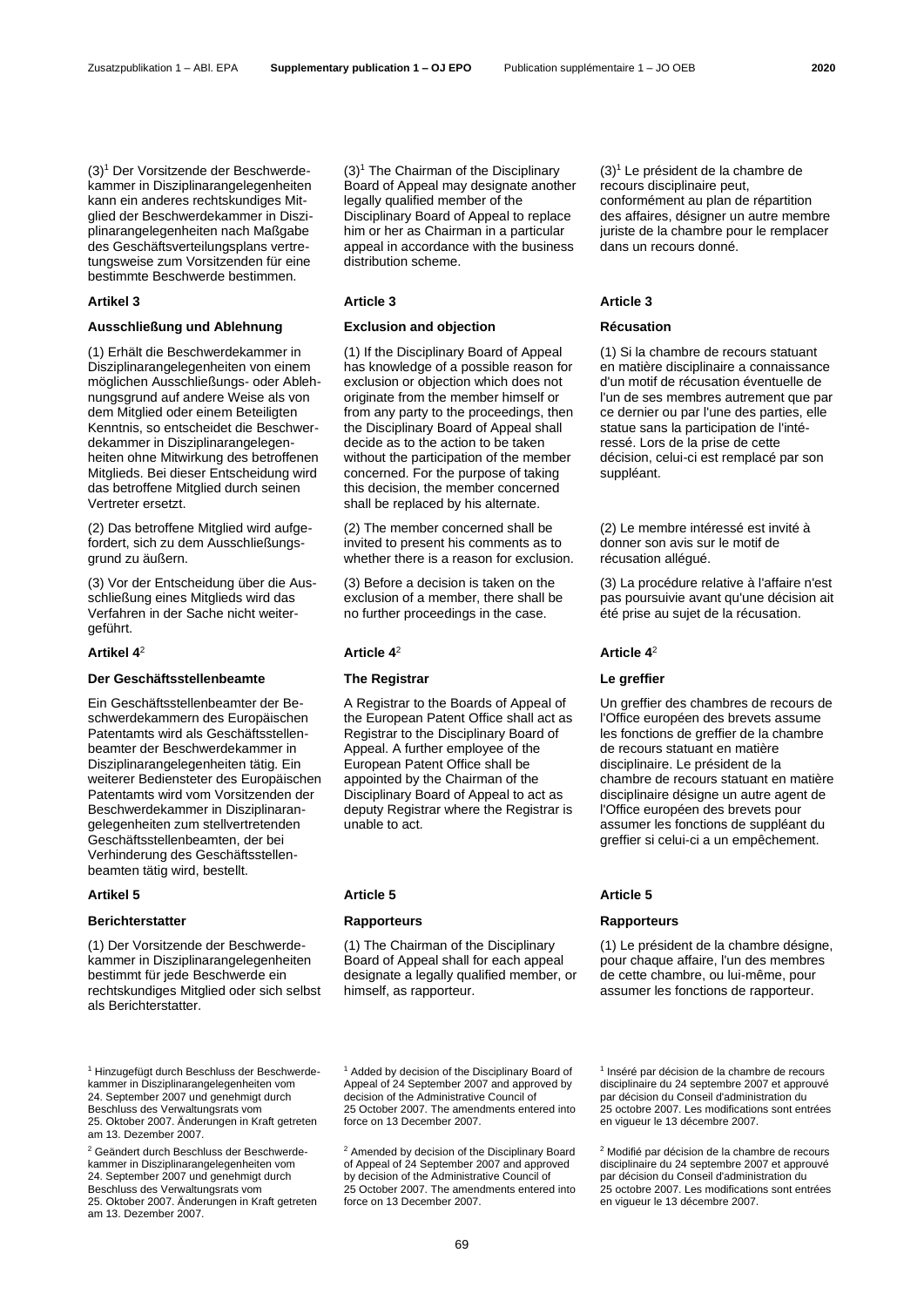(2) Der Berichterstatter kann Ermittlungen nach den Artikeln 15 und 25 Absatz 1 der Vorschriften in Disziplinarangelegenheiten durchführen; er entwirft Bescheide, führt sonstige Vorarbeiten durch und entwirft Entscheidungen.

(3) Die Entwürfe werden den anderen Mitgliedern der Beschwerdekammer in Disziplinarangelegenheiten vorgelegt, die sie genehmigen oder Änderungen vorschlagen. Kann nach diesem Verfahren keine Einigung erzielt werden, so tritt die Beschwerdekammer zur Beratung der endgültigen Fassung zusammen.

(4) Bescheide werden vom Berichterstatter im Auftrag der Beschwerdekammer in Disziplinarangelegenheiten unterzeichnet.

(5) Der Berichterstatter bereitet die Sitzungen und mündlichen Verhandlungen der Beschwerdekammer in Disziplinarangelegenheiten vor. Er stellt die Fragen zusammen, die einer Klärung bedürfen, und sendet erforderlichenfalls den Beteiligten einen diesbezüglichen Bescheid.

(6) Ist der Berichterstatter der Ansicht, dass seine Kenntnisse der Verfahrenssprache für die Abfassung von Bescheiden oder Entscheidungen nicht ausreichen, so kann er diese in einer anderen Amtssprache des Europäischen Patentamts entwerfen. Die Entwürfe werden vom Europäischen Patentamt in die Verfahrenssprache übersetzt; die Übersetzungen werden vom Berichterstatter oder von einem anderen Mitglied der Beschwerdekammer in Disziplinarangelegenheiten überprüft.

### **Einlegung einer Beschwerde Filing of an appeal Dépôt d'un recours**

(1) Die Beschwerde hat Namen und Anschrift des Beschwerdeführers zu enthalten und die Entscheidung zu bezeichnen, gegen die Beschwerde eingelegt wird; des Weiteren ist anzugeben, gegen welche Teile der Entscheidung Beschwerde eingelegt wird oder ob gegen die gesamte Entscheidung Beschwerde eingelegt wird und welchen Antrag der Beschwerdeführer stellt. Sie ist von dem Beschwerdeführer oder seinem Vertreter zu unterzeichnen. Ist die Beschwerde von einem Vertreter unterzeichnet, so hat dieser die schriftliche Vollmacht des Beschwerdeführers vorzulegen.

(2) The rapporteur may conduct preparatory inquiries in accordance with Articles 15 and 25, paragraph 1, of the Discipline Regulation; he shall prepare draft communications, carry out other preliminary work and draft decisions.

(3) Draft communications and decisions shall be sent to the other members of the Disciplinary Board of Appeal, who shall either approve them or make suggestions for amendment. If no agreement can be reached by this means, the Board shall meet to decide jointly on the final text.

(4) Communications shall be signed by the rapporteur on behalf of the Disciplinary Board of Appeal.

(5) The rapporteur shall make the preparations for meetings of the Disciplinary Board of Appeal and for oral proceedings. He will set out the issues that need to be determined and, if necessary, will send a communication to the parties to this effect.

(6) If the rapporteur considers that his knowledge of the language of the proceedings is insufficient for drafting communications or decisions, he may draft these in one of the other official languages of the European Patent Office. The drafts shall be translated by the European Patent Office into the language of the proceedings and the translations shall be checked by the rapporteur or by another member of the Disciplinary Board of Appeal.

### **Artikel 6 Article 6 Article 6**

(1) A notice of appeal shall contain the name and address of the appellant and shall identify the decision appealed against and shall state which parts of the decision are appealed against or whether the whole decision is appealed against and the relief which the appellant seeks. It shall be signed by the appellant or by his representative. A representative signing a notice of appeal shall produce his written authorisation to act on behalf of the appellant.

(2) Le rapporteur peut procéder à une instruction en application des articles 15 et 25, paragraphe 1 du règlement de discipline ; il rédige les projets de notifications, procède à d'autres travaux préparatoires et rédige les projets de décisions.

(3) Les projets de notifications et de décisions sont envoyés aux autres membres de la chambre, qui les approuvent ou proposent des modifications. Si cette procédure ne permet pas de parvenir à un accord, la chambre se réunit pour délibérer de la rédaction définitive.

(4) Les notifications sont signées par le rapporteur au nom de la chambre.

(5) Le rapporteur prépare les réunions de la chambre de recours statuant en matière disciplinaire et les procédures orales. Il indique les questions sur lesquelles il y a lieu de prendre une décision et, si nécessaire, il envoie une notification aux parties.

(6) Si le rapporteur estime que sa connaissance de la langue de la procédure n'est pas suffisante pour rédiger des notifications et des décisions, il peut les rédiger dans une autre des langues officielles de l'Office européen des brevets. L'Office européen des brevets traduit les projets dans la langue de la procédure, et le rapporteur ou un autre membre de la chambre vérifie les traductions.

(1) L'acte de recours indique le nom et l'adresse de son auteur ainsi que les renseignements permettant d'identifier la décision visée par le recours ; il doit indiquer quelles parties de la décision font l'objet du recours ou s'il s'agit de l'ensemble de cette décision, et quelles sont les demandes présentées par l'auteur du recours. Il doit être signé par celui-ci ou par son représentant. Un représentant qui signe un acte de recours doit produire l'autorisation écrite d'agir au nom de l'auteur du recours.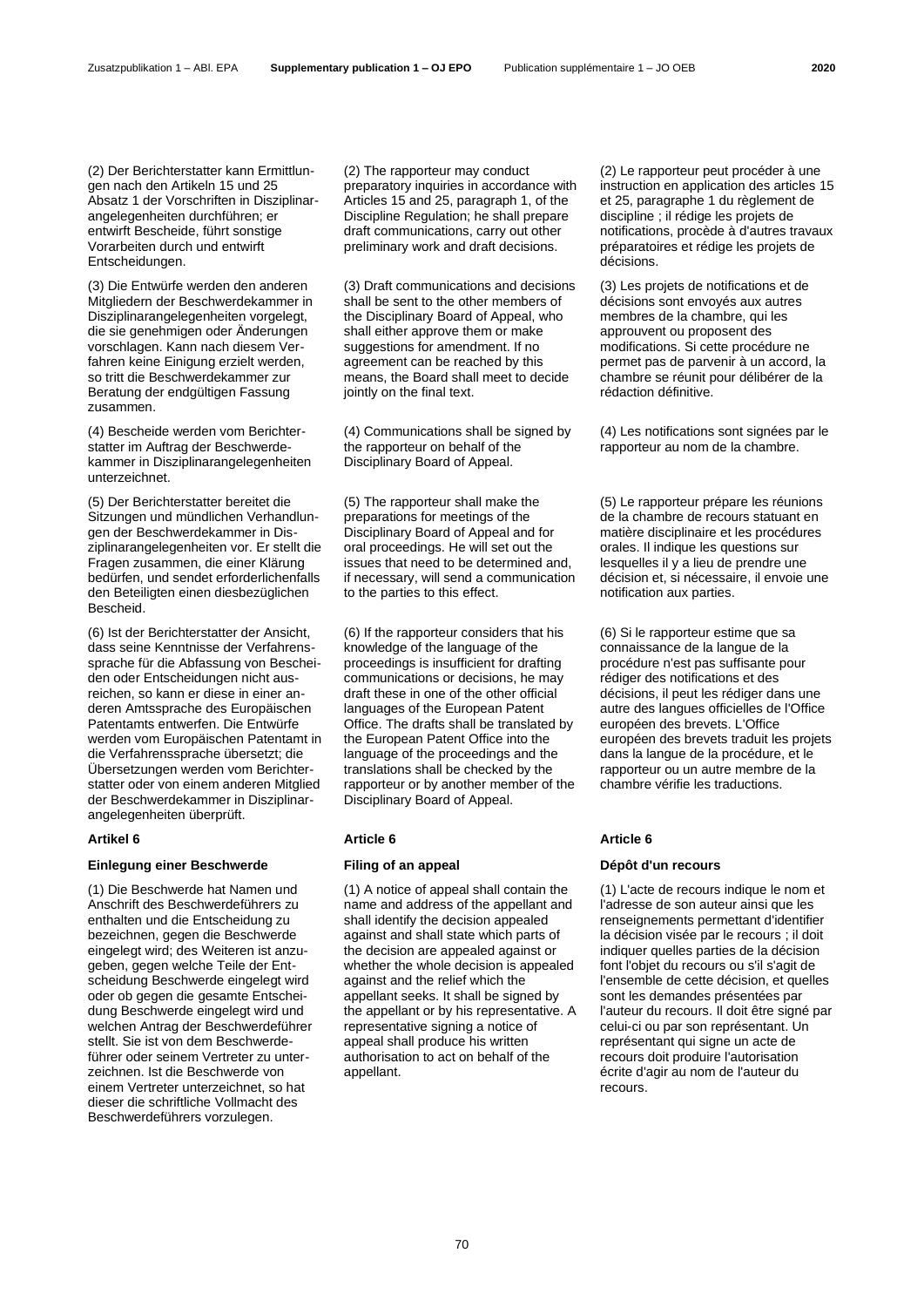<span id="page-3-0"></span>(2)<sup>3</sup> Die Beschwerde sowie jede Beschwerdebegründung können durch Telefax eingereicht werden; innerhalb von zwei Wochen nach dessen Eingang ist jedoch ein unterzeichnetes Schriftstück, das den Inhalt der Beschwerde oder Beschwerdebegründung wiedergibt, nachzureichen.

### **Übermittlung von Beschwerdeunterlagen**

(1) Der Vorsitzende der Beschwerdekammer in Disziplinarangelegenheiten veranlasst die Übermittlung einer Kopie einer jeden von einem zugelassenen Vertreter eingereichten Beschwerde oder Beschwerdebegründung an den Präsidenten des Rates des Instituts der zugelassenen Vertreter und den Präsidenten des Europäischen Patentamts sowie an den Vorsitzenden des Disziplinarorgans, gegen dessen Entscheidung Beschwerde eingelegt worden ist.

(2) Der Präsident des Rates des Instituts der zugelassenen Vertreter und der Präsident des Europäischen Patentamts stellen sicher, dass eine Kopie einer jeden von ihnen eingereichten Beschwerde oder Beschwerdebegründung unmittelbar dem betroffenen zugelassenen Vertreter oder seinem Vertreter übermittelt wird.

<span id="page-3-1"></span>(1)<sup>4</sup> Über eine mündliche Verhandlung oder Beweisaufnahme wird von dem Geschäftsstellenbeamten oder einem anderen, vom Vorsitzenden der Beschwerdekammer in Disziplinarangelegenheiten bestimmten Bediensteten des Europäischen Patentamts eine Niederschrift aufgenommen. Regel 124 EPÜ ist auf die Aufnahme der Niederschriften entsprechend anzuwenden.

(2) Der Vorsitzende der Beschwerdekammer in Disziplinarangelegenheiten kann anordnen, dass von einer mündlichen Beweisaufnahme oder mündlichen Erklärungen zusätzlich zur Niederschrift über diese Beweisaufnahme oder Erklärungen eine Tonbandaufnahme angefertigt wird.

<sup>3</sup> Geändert durch Beschluss der Beschwerdekammer in Disziplinarangelegenheiten vom 24. September 2007 und genehmigt durch Beschluss des Verwaltungsrats vom 25. Oktober 2007. Änderungen in Kraft getreten am 13. Dezember 2007.

<sup>4</sup> Geändert durch Beschluss der Beschwerdekammer in Disziplinarangelegenheiten vom 24. September 2007 und genehmigt durch Beschluss des Verwaltungsrats vom 25. Oktober 2007. Änderungen in Kraft getreten am 13. Dezember 2007.

 $(2)<sup>3</sup>$  $(2)<sup>3</sup>$  $(2)<sup>3</sup>$  A notice of appeal and any written statement setting out the grounds of appeal may be filed by facsimile but a signed document reproducing the contents of every such notice and statement shall be filed within two weeks of the receipt of the facsimile.

### **Transmission of appeal documents Envoi de documents relatifs aux**

(1) The Chairman of the Disciplinary Board of Appeal shall cause a copy of every notice of appeal and statement of grounds filed by a professional representative to be sent to the President of the Council of the Institute of Professional Representatives, the President of the European Patent Office and the Chairman of the Disciplinary Body against whose decision the appeal has been lodged.

(2) The President of the Council of the Institute of Professional Representatives and the President of the European Patent Office respectively shall ensure that a copy of every notice of appeal and statement of grounds filed by him is sent direct to the professional representative concerned or to his representative.

### **Artikel 8 Article 8 Article 8**

(1[\)](#page-3-1)<sup>4</sup> Minutes of oral proceedings and of the taking of evidence shall be drawn up by the Registrar or such other employee of the European Patent Office as the Chairman of the Disciplinary Board of Appeal may nominate. Rule 124 EPC shall apply mutatis mutandis to the taking of such minutes.

(2) The Chairman of the Disciplinary Board of Appeal may direct that tape recordings of any oral evidence and of any oral statements may be made in addition to minutes of such evidence and statements.

<sup>3</sup> Amended by decision of the Disciplinary Board of Appeal of 24 September 2007 and approved by decision of the Administrative Council of 25 October 2007. The amendments entered into force on 13 December 2007.

<sup>4</sup> Amended by decision of the Disciplinary Board of Appeal of 24 September 2007 and approved by decision of the Administrative Council of 25 October 2007. The amendments entered into force on 13 December 2007.

 $(2)^3$  $(2)^3$  $(2)^3$  Les actes de recours et toutes déclarations écrites indiquant leurs motifs peuvent être déposés par téléfax ; un document signé reprenant le texte de chacun de ces actes et de chacune de ces déclarations doit toutefois être déposé dans les deux semaines suivant sa réception.

### **Artikel 7 Article 7 Article 7**

# **recours**

(1) Le président de la chambre de recours statuant en matière disciplinaire fait parvenir une copie de tout acte de recours et de tout exposé des motifs déposés par un mandataire agréé au président du Conseil de l'Institut des mandataires agréés, au Président de l'Office européen des brevets et au président de l'instance disciplinaire dont la décision fait l'objet du recours.

(2) Le président du Conseil de l'Institut des mandataires agréés et le Président de l'Office européen des brevets, chacun pour ce qui le concerne, font parvenir une copie de tout acte de recours et de tout exposé des motifs déposé par eux, directement au mandataire agréé concerné ou à son représentant.

### **Niederschrift Minutes Procès-verbaux**

(1[\)](#page-3-1)<sup>4</sup> Les procès-verbaux des procédures orales et des instructions sont établis par le greffier ou par tout autre agent de l'Office européen des brevets désigné par le président de la chambre. La règle 124 CBE s'applique à l'établissement de ces procèsverbaux.

(2) Le président de la chambre peut prescrire l'enregistrement sur bande magnétique de toute déposition ou déclaration orales, en plus du procèsverbal relatif à ces dépositions ou déclarations.

<sup>3</sup> Modifié par décision de la chambre de recours disciplinaire du 24 septembre 2007 et approuvé par décision du Conseil d'administration du 25 octobre 2007. Les modifications sont entrées en vigueur le 13 décembre 2007.

<sup>4</sup> Modifié par décision de la chambre de recours disciplinaire du 24 septembre 2007 et approuvé par décision du Conseil d'administration du 25 octobre 2007. Les modifications sont entrées en vigueur le 13 décembre 2007.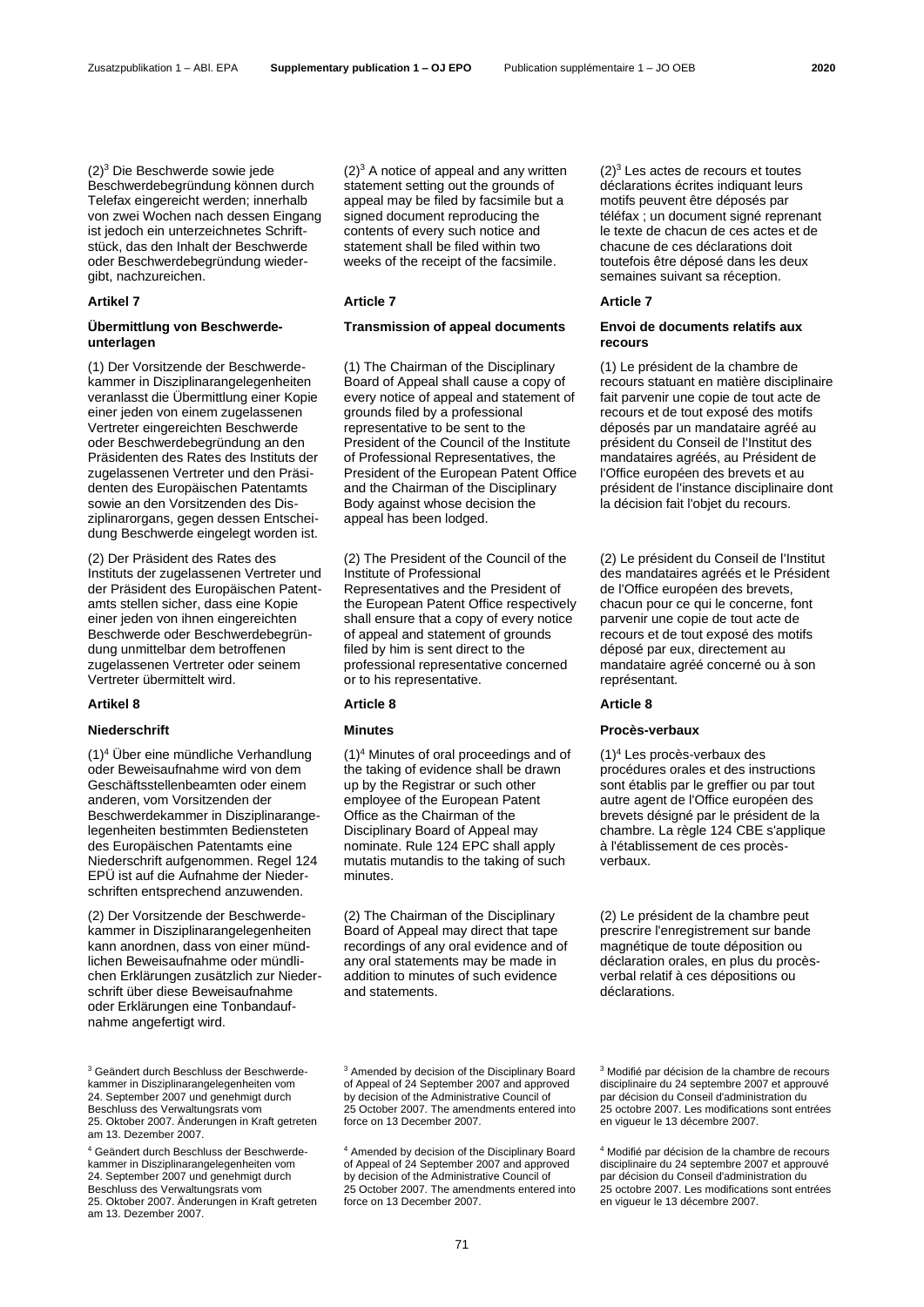<span id="page-4-0"></span>(1)<sup>5</sup> Die Verfahrenssprache ist diejenige Amtssprache des Europäischen Patentamts, in der das Verfahren vor dem Disziplinarorgan stattgefunden hat, dessen Entscheidung angefochten wird; Regel 4 EPÜ ist jedoch auf Verfahren vor der Beschwerdekammer in Disziplinarangelegenheiten entsprechend anzuwenden.

(2) Ist eine mündliche Verhandlung vorgesehen und hat der betroffene zugelassene Vertreter mindestens zwei Wochen vor dem Termin der mündlichen Verhandlung beantragt, dass in seine eigene Sprache und aus dieser übersetzt wird, so sorgt der Vorsitzende der Beschwerdekammer für Übersetzung.

(3) Falls der betroffene zugelassene Vertreter einen entsprechenden Antrag stellt, erhält er Übersetzungen aller Unterlagen, die sich auf seinen Fall beziehen, in seiner eigenen Sprache und kann sich in seiner eigenen Sprache verteidigen.

### **Artikel 10 Article 10 Article 10**

### **Änderung in der Zusammensetzung der Beschwerdekammer**

(1) Ändert sich die Zusammensetzung der Beschwerdekammer in Disziplinarangelegenheiten nach einer mündlichen Verhandlung, so wird jeder Beteiligte unterrichtet, dass auf seinen Antrag eine erneute mündliche Verhandlung vor der Beschwerdekammer in Disziplinarangelegenheiten in ihrer neuen Zusammensetzung stattfindet. Eine erneute mündliche Verhandlung findet auch dann statt, wenn das neue Mitglied dies beantragt und die übrigen Mitglieder der Beschwerdekammer in Disziplinarangelegenheiten damit einverstanden sind.

(2) Das neue Mitglied ist an bereits getroffene Zwischenentscheidungen wie die übrigen Mitglieder gebunden.

### **Artikel 9 Article 9 Article 9**

### **Verfahrenssprache Language of the proceedings Langue de la procédure**

 $(1)<sup>5</sup>$  $(1)<sup>5</sup>$  $(1)<sup>5</sup>$  The language of the proceedings shall be the official language of the European Patent Office in which the proceedings were conducted before the Disciplinary Body whose decision is appealed against but Rule 4 EPC shall apply mutatis mutandis to proceedings before the Disciplinary Board of Appeal.

(2) If oral proceedings are to take place and, at least two weeks before the date laid down for such proceedings, the professional representative concerned requests interpretation into and from his own language, the Chairman of the Board shall make the necessary arrangements.

(3) If the professional representative concerned so requires, he shall receive translations into his own language of all documents relating to his case and he may defend himself in his own language.

### **Change in the composition of the Board**

(1) If the composition of the Disciplinary Board of Appeal is changed after oral proceedings, each party concerned shall be informed that, at his request, fresh oral proceedings shall be held before the Disciplinary Board of Appeal in its new composition. Fresh oral proceedings shall also be held if so requested by the new member and if the other members of the Disciplinary Board of Appeal have given their agreement.

(2) The new member shall be bound to the same extent as the other members by an interim decision which has already been taken.

(1[\)](#page-4-0)<sup>5</sup> La langue de la procédure est celle des langues officielles de l'Office européen des brevets dans laquelle la procédure s'est déroulée devant l'instance disciplinaire dont la décision fait l'objet du recours ; la règle 4 CBE s'applique toutefois à la procédure devant la chambre de recours statuant en matière disciplinaire.

(2) Sur demande, le mandataire agréé concerné reçoit des traductions de tous les documents ayant trait à l'affaire dans sa propre langue, et il peut se défendre dans cette langue.

(3) Si nécessaire, le président du conseil de discipline fait assurer l'interprétation lors des débats oraux, de l'instruction et des délibérations du conseil de discipline.

### **Modification de la composition de la chambre**

(1) Si la composition de la chambre est modifiée après une procédure orale, chaque partie concernée est informée que, si elle le demande, une nouvelle procédure orale aura lieu devant la chambre, dans sa nouvelle composition. Une nouvelle procédure orale a également lieu à la demande du nouveau membre de la chambre si les autres membres sont d'accord.

(2) Le nouveau membre de la chambre est lié au même titre que les autres par les décisions interlocutoires déjà prises.

<sup>5</sup> Geändert durch Beschluss der Beschwerdekammer in Disziplinarangelegenheiten vom 24. September 2007 und genehmigt durch Beschluss des Verwaltungsrats vom 25. Oktober 2007. Änderungen in Kraft getreten am 13. Dezember 2007.

<sup>5</sup> Amended by decision of the Disciplinary Board of Appeal of 24 September 2007 and approved by decision of the Administrative Council of 25 October 2007. The amendments entered into force on 13 December 2007.

<sup>5</sup> Modifié par décision de la chambre de recours disciplinaire du 24 septembre 2007 et approuvé par décision du Conseil d'administration du 25 octobre 2007. Les modifications sont entrées en vigueur le 13 décembre 2007.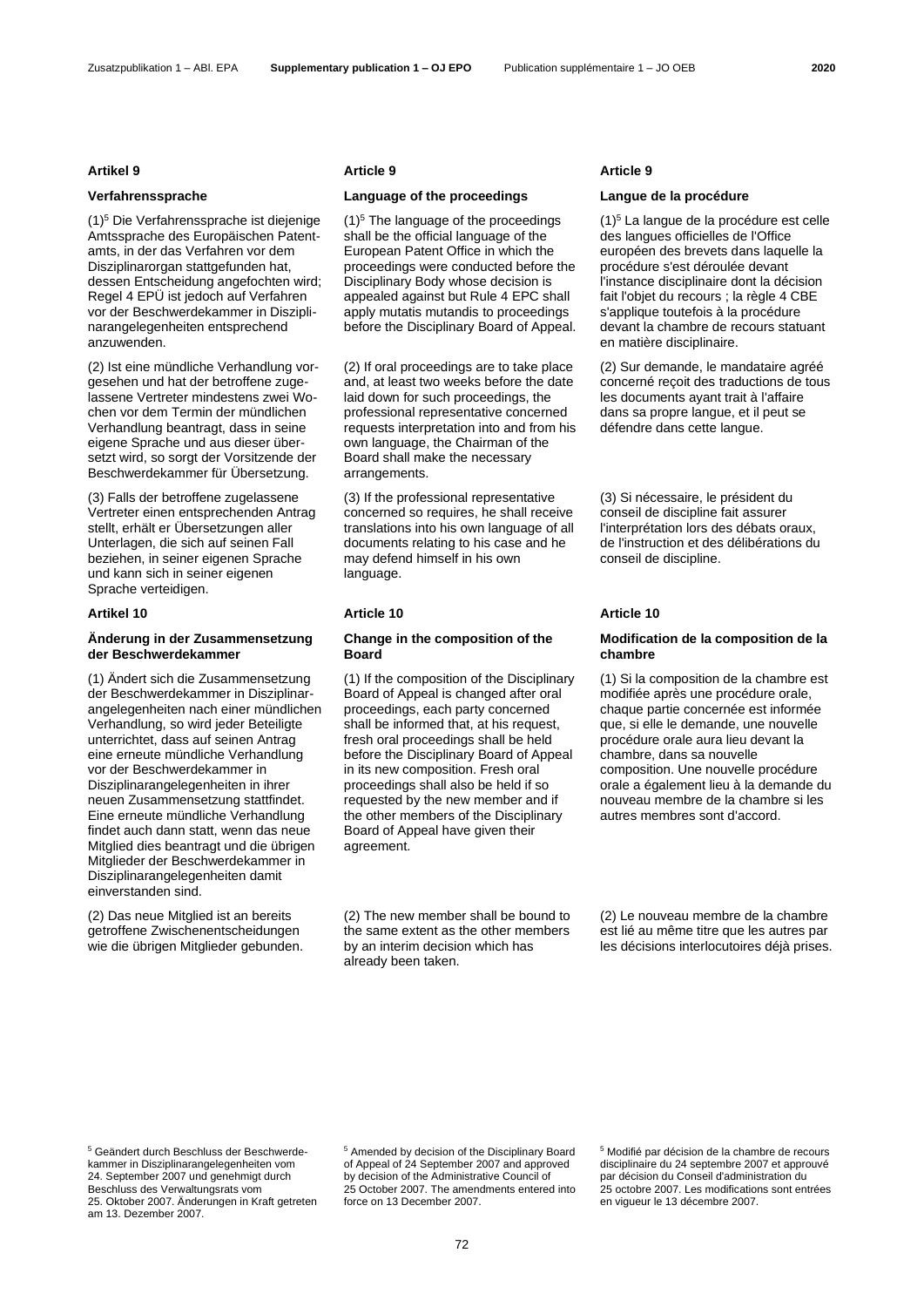<span id="page-5-0"></span>(3)<sup>6</sup> Ist ein Mitglied der Beschwerdekammer nach einer Endentscheidung verhindert, so wird es nicht ersetzt. Ist der Vorsitzende verhindert, so unterzeichnet in seinem Auftrag das im Rahmen der Beschwerdekammer dienstältere rechtskundige Mitglied der Kammer, bei gleichem Dienstalter das ältere Mitglied.

### **Verbindung von Beschwerdeverfahren**

(1) Sind gegen eine Entscheidung mehrere Beschwerden eingelegt worden, so werden sie im selben Verfahren behandelt.

(2) Sind Beschwerden gegen verschiedene Entscheidungen eingelegt worden und ist für deren Behandlung die Beschwerdekammer in Disziplinarangelegenheiten in der gleichen Zusammensetzung zuständig, so kann die Beschwerdekammer diese Beschwerden mit Zustimmung der Beteiligten in einem gemeinsamen Verfahren behandeln.

### **Zurückverweisung an den Disziplinarrat oder den Disziplinarausschuss oder die Prüfungskommission**

Weist das Verfahren vor dem Disziplinarorgan, gegen dessen Entscheidung Beschwerde eingelegt worden ist, oder vor der Prüfungskommission wesentliche Mängel auf, so verweist die Beschwerdekammer in Disziplinarangelegenheiten die Angelegenheit an dieses Organ oder diese Kommission zurück, es sei denn, dass besondere Gründe gegen die Zurückverweisung sprechen.

 $(3)$  $(3)$ <sup>6</sup> If, when the Board has already reached a final decision, a member of the Board is unable to act, he shall not be replaced by his alternate. If the Chairman is unable to act, the legally qualified member of the Board having the longer service on the Board or, in the case where members have the same length of service, the elder member, shall sign the decision on behalf of the Chairman.

### **Artikel 11 Article 11 Article 11**

### **Consolidation of appeal proceedings Jonction de procédures de recours**

(1) If several appeals are filed from a decision, these appeals shall be considered in the same proceedings.

(2) If appeals are filed from separate decisions and are designated to be considered by the Disciplinary Board of Appeal in a common composition, the Board may deal with these appeals in consolidated proceedings with the consent of the parties.

### **Artikel 12 Article 12 Article 12**

### **Remission to the Disciplinary Committee or the Disciplinary Board or the Examination Board**

If fundamental deficiencies are apparent in proceedings before the Disciplinary Body whose decision is under appeal or before the Examination Board, the Disciplinary Board of Appeal shall remit a case to that Body or Board, unless special reasons present themselves for doing otherwise.

(3[\)](#page-5-0)<sup>6</sup> Si l'un des membres de la chambre a un empêchement alors que la chambre a déjà pris une décision finale, il n'est pas remplacé. S'il s'agit du président, la décision est signée, au lieu et place de celui-ci, par le juriste de la chambre le plus ancien ; à égalité d'ancienneté, c'est le plus âgé qui signe.

(1) Si plusieurs recours ont été formés contre une décision, ils sont examinés au cours d'une même procédure.

(2) Si des recours ont été formés contre différentes décisions et si tous ces recours doivent être examinés par une même formation de la chambre de recours statuant en matière disciplinaire, celle-ci peut, avec l'accord des parties, examiner ces recours au cours d'une procédure commune.

### **Renvoi à la commission de discipline, au conseil de discipline ou au jury d'examen**

Lorsque la procédure ayant eu lieu devant l'instance disciplinaire dont la décision fait l'objet d'un recours ou devant le jury d'examen est entachée de vices majeurs, la chambre de recours statuant en matière disciplinaire renvoie l'affaire à l'instance considérée ou au jury à moins qu'il n'existe des raisons particulières de procéder autrement.

<sup>6</sup> Geändert durch Beschluss der Beschwerdekammer in Disziplinarangelegenheiten vom 24. September 2007 und genehmigt durch Beschluss des Verwaltungsrats vom 25. Oktober 2007. Änderungen in Kraft getreten am 13. Dezember 2007.

<sup>[6](#page-5-0)</sup> The German paragraph (3) was amended by the decision of the Disciplinary Board of Appeal of 24 September 2007 and approved by decision of the Administrative Council of 25 October 2007. The amendments entered into force on 13 December 2007.

[6](#page-5-0) Le paragraphe (3) de la version allemande a été modifié par décision de la chambre de recours disciplinaire du 24 septembre 2007 et approuvé par décision du Conseil d'administration du 25 octobre 2007. Les modifications sont entrées en vigueur le 13 décembre 2007.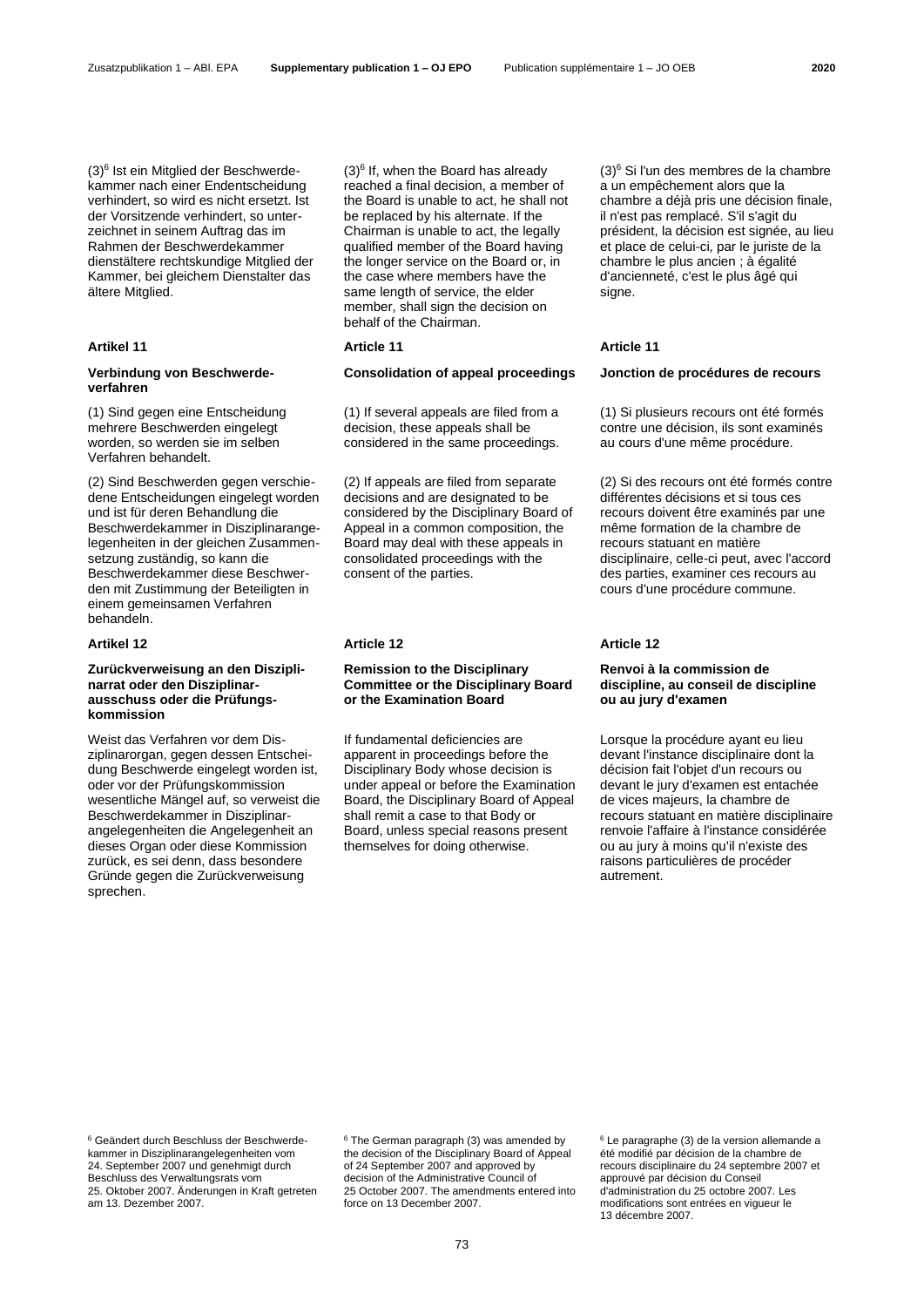### **Mündliche Verhandlung Oral proceedings Procédure orale**

(1) Ist eine mündliche Verhandlung vorgesehen, so bemüht sich die Beschwerdekammer in Disziplinarangelegenheiten darum, dass vor der mündlichen Verhandlung die erforderlichen Informationen und Unterlagen eingeholt werden.

(2) Die Beschwerdekammer kann der Ladung zur mündlichen Verhandlung eine Mitteilung beifügen, in der auf Punkte, die von besonderer Bedeutung zu sein scheinen, oder auf die Tatsache, dass bestimmte Fragen nicht mehr strittig zu sein scheinen, hingewiesen wird; die Mitteilung kann auch andere Bemerkungen enthalten, die es erleichtern, dass die mündliche Verhandlung auf das Wesentliche konzentriert wird.

(3) Findet eine mündliche Verhandlung statt, so bemüht sich die Beschwerdekammer darum, dass die Sache am Ende der mündlichen Verhandlung entscheidungsreif ist, sofern nicht besondere Umstände vorliegen.

Hält die Beschwerdekammer in Disziplinarangelegenheiten es für zweckmäßig, den Beteiligten ihre Ansicht über die Beurteilung sachlicher oder rechtlicher Fragen mitzuteilen, so hat das so zu geschehen, dass die Mitteilung nicht als bindend für die Beschwerdekammer verstanden werden kann.

### **Artikel 15 Article 15 Article 15**

Sind nicht alle Mitglieder der Beschwerdekammer in Disziplinarangelegenheiten der gleichen Ansicht über die zu treffende Entscheidung, so findet eine Beratung statt. Bei der Beratung der Beschwerdekammer dürfen mit Ausnahme des Geschäftsstellenbeamten und der gegebenenfalls nach Artikel 9 anwesenden Dolmetscher keine weiteren Personen zugegen sein.

### **Artikel 13 Article 13 Article 13**

(1) If oral proceedings are to take place, the Disciplinary Board of Appeal shall endeavour to ensure that all relevant information and documents have been provided before the hearing.

(2) The Board may send with the summons to oral proceedings a communication drawing attention to matters which seem to be of special significance, or to the fact that questions appear no longer to be contentious, or containing other observations that may help concentration on essentials during the oral proceedings.

(3) If oral proceedings take place, the Board shall endeavour to ensure that each case is ready for decision at the conclusion of the oral proceedings, unless there are special reasons to the contrary.

### **Artikel 14 Article 14 Article 14**

### **Unterrichtung der Beteiligten Communications to the parties Information des parties**

If, before a decision is taken, the Disciplinary Board of Appeal deems it expedient to communicate with the parties concerned regarding a possible appreciation of substantive or legal matters, such communication shall be made in such a way as not to imply that the Board is in any way bound by it.

### **Beratung vor der Entscheidung Deliberations preceding decisions Délibération avant décision**

If the members of the Disciplinary Board of Appeal are not all of the same opinion, the Board shall meet to deliberate regarding the decision to be taken. No other person except the Registrar and any interpreters attending in accordance with Article 9 hereof may be present during deliberations of the Board.

(1) En cas de procédure orale, la chambre s'efforce de faire en sorte que toutes les informations et tous les documents pertinents soient fournis avant l'audience.

(2) En convoquant les parties à une procédure orale, la chambre peut leur notifier les points qui semblent avoir une importance particulière, le fait que certaines questions ne semblent plus être litigieuses, ou faire des observations pouvant aider à concentrer la procédure sur les points essentiels.

(3) En cas de procédure orale, la chambre s'efforce de faire en sorte que chaque affaire examinée soit en état d'être conclue à la clôture de cette procédure, à moins que des raisons particulières ne s'y opposent.

Si, avant d'avoir pris une décision, la chambre considère qu'il est souhaitable d'informer les parties concernées de la manière dont elle pourrait apprécier certaines questions de fait ou de droit, elle le fait de telle manière que cette indication ne puisse être interprétée comme pouvant la lier.

Si les membres de la chambre ne sont pas tous du même avis, ils se réunissent pour délibérer sur la décision à prendre. Aucune autre personne ne peut assister aux délibérations de la chambre sauf le greffier et les interprètes y participant en application de l'article 9.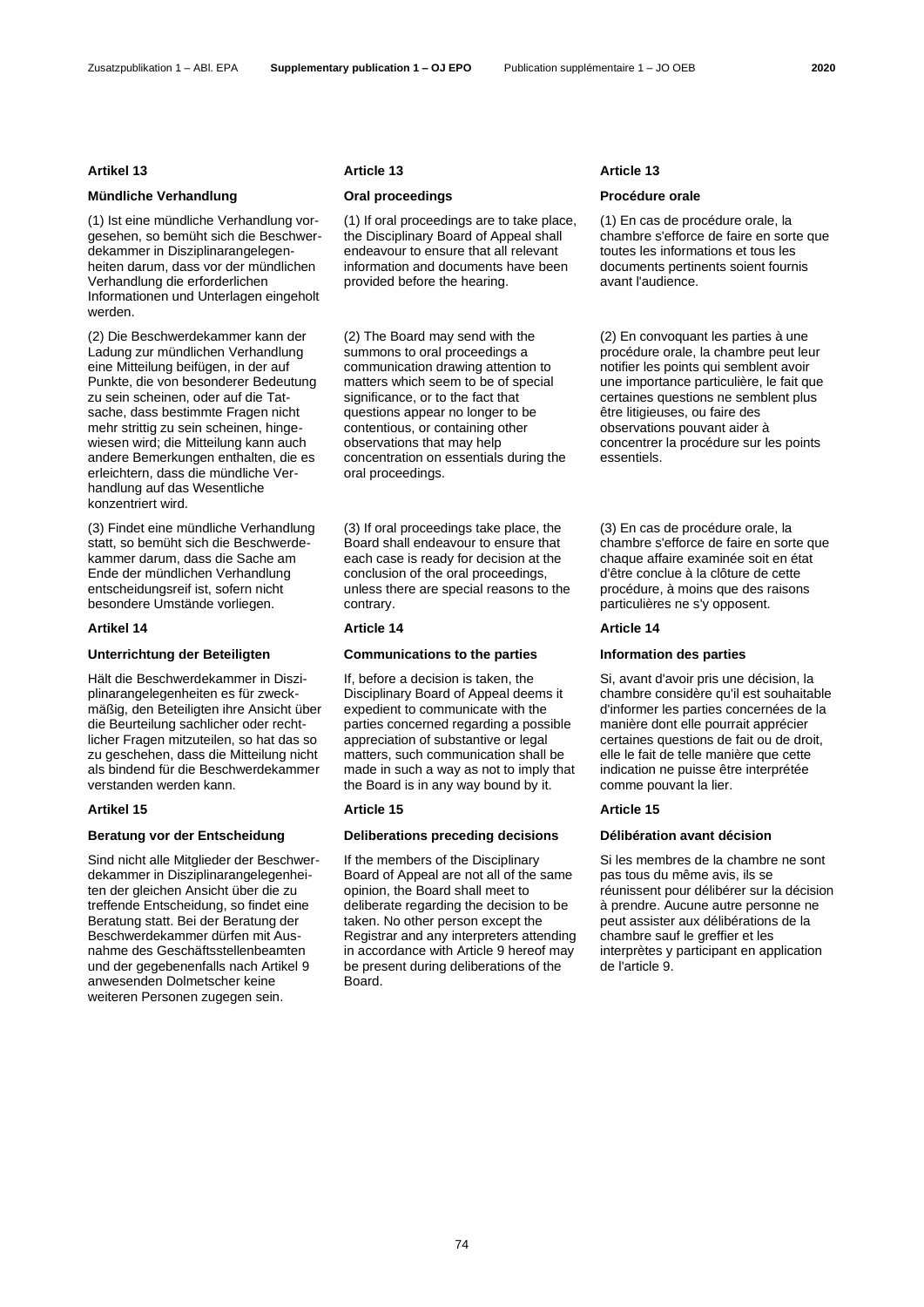### **Reihenfolge bei der Abstimmung Order of voting Ordre à suivre pour le vote**

(1) Bei der Beratung der Beschwerdekammer in Disziplinarangelegenheiten äußert zuerst der Berichterstatter und, wenn der Berichterstatter nicht der Vorsitzende ist, zuletzt der Vorsitzende seine Meinung.

<span id="page-7-0"></span>(2)<sup>7</sup> Die gleiche Reihenfolge gilt für Abstimmungen; auch wenn der Vorsitzende Berichterstatter ist, so stimmt er zuletzt ab. Stimmenthaltungen sind nicht zulässig.

### **Entscheidungen Decisions Décisions**

Wird durch die Entscheidung nicht die Zurückweisung der Angelegenheit bestätigt oder die Angelegenheit nach Artikel 12 zurückverwiesen, so ist in der Entscheidung anzugeben, welche berufliche Regel verletzt und, gegebenenfalls, welche nach Artikel 4 Buchstabe c der Vorschriften über die Errichtung eines Instituts der beim Europäischen Patentamt zugelassenen Vertreter ausgesprochene Empfehlung nicht befolgt worden ist. Regel 102 EPÜ ist entsprechend anzuwenden.

### **Veröffentlichung von Entscheidungen**

Es liegt im Ermessen der Beschwerdekammer in Disziplinarangelegenheiten, ob Entscheidungen veröffentlicht werden; die Beteiligten und der Anzeigeerstatter werden jedoch nicht benannt, es sei denn, sie erklären sich mit der Bekanntgabe ihrer Namen einverstanden.

(1) During the deliberations between members of the Disciplinary Board of Appeal, the rapporteur's opinion shall be heard first and, if the rapporteur is not the Chairman, the Chairman's last.

 $(2)<sup>7</sup>$  $(2)<sup>7</sup>$  $(2)<sup>7</sup>$  If voting is necessary, votes shall be taken in the same sequence; even if the Chairman is the rapporteur, he shall vote last. Abstentions shall not be permitted.

### <span id="page-7-1"></span>**Artikel 17**<sup>8</sup> **Article 1[7](#page-7-1)**<sup>8</sup> **Article 1[7](#page-7-1)**<sup>8</sup>

Unless the effect of a decision is to uphold the dismissal of the matter or to remit the case as provided for in Article 12 hereof, the decision shall state which Rule of Professional Conduct has been violated and which, if any, recommendation made in accordance with Article 4, subparagraph (c), of the Regulation on the Establishment of an Institute of Professional Representatives before the European Patent Office, has not been observed. Rule 102 EPC shall apply mutatis mutandis.

It shall be within the discretionary power of the Disciplinary Board of Appeal to publish decisions without, however, revealing the identity of the parties concerned or the complainant, unless they respectively consent to be named.

### **Artikel 16 Article 16 Article 16**

(1) Lors des délibérations entre les membres de la chambre, le rapporteur exprime son opinion le premier et le président le dernier à moins qu'il ne soit lui-même rapporteur.

 $(2)<sup>7</sup>$  $(2)<sup>7</sup>$  $(2)<sup>7</sup>$  Le même ordre est suivi s'il est nécessaire de voter, sauf si le président est également rapporteur ; auquel cas, il vote en dernier. Nul ne peut s'abstenir.

À moins qu'une décision ne confirme le rejet de la plainte ou ne renvoie l'affaire comme prévu à l'article 12 ci-dessus, la décision indique celle des règles de conduite professionnelle qui a été enfreinte et, le cas échéant, celle des recommandations formulées conformément à l'article 4, lettre c) du règlement relatif à la création d'un Institut des mandataires agréés près l'Office européen des brevets qui n'a pas été observée. La règle 102 CBE s'applique.

### **Artikel 18 Article 18 Article 18**

### **Publication of decisions Publication des décisions**

Il est laissé à la discrétion de la chambre de publier les décisions sans toutefois révéler l'identité des parties concernées ou du plaignant, à moins qu'ils ne consentent à être nommés, chacun en ce qui le concerne.

<sup>7</sup> Geändert durch Beschluss der Beschwerdekammer in Disziplinarangelegenheiten vom 24. September 2007 und genehmigt durch Beschluss des Verwaltungsrats vom 25. Oktober 2007. Änderungen in Kraft getreten am 13. Dezember 2007.

<sup>8</sup> Geändert durch Beschluss der Beschwerdekammer in Disziplinarangelegenheiten vom 24. September 2007 und genehmigt durch Beschluss des Verwaltungsrats vom 25. Oktober 2007. Änderungen in Kraft getreten am 13. Dezember 2007.

[7](#page-7-0) Amended by decision of the Disciplinary Board of Appeal of 24 September 2007 and approved by decision of the Administrative Council of 25 October 2007. The amendments entered into force on 13 December 2007.

[8](#page-7-1) Amended by decision of the Disciplinary Board of Appeal of 24 September 2007 and approved by decision of the Administrative Council of 25 October 2007. The amendments entered into force on 13 December 2007.

[7](#page-7-0) Modifié par décision de la chambre de recours disciplinaire du 24 septembre 2007 et approuvé par décision du Conseil d'administration du 25 octobre 2007. Les modifications sont entrées en vigueur le 13 décembre 2007.

[8](#page-7-1) Modifié par décision de la chambre de recours disciplinaire du 24 septembre 2007 et approuvé par décision du Conseil d'administration du 25 octobre 2007. Les modifications sont entrées en vigueur le 13 décembre 2007.